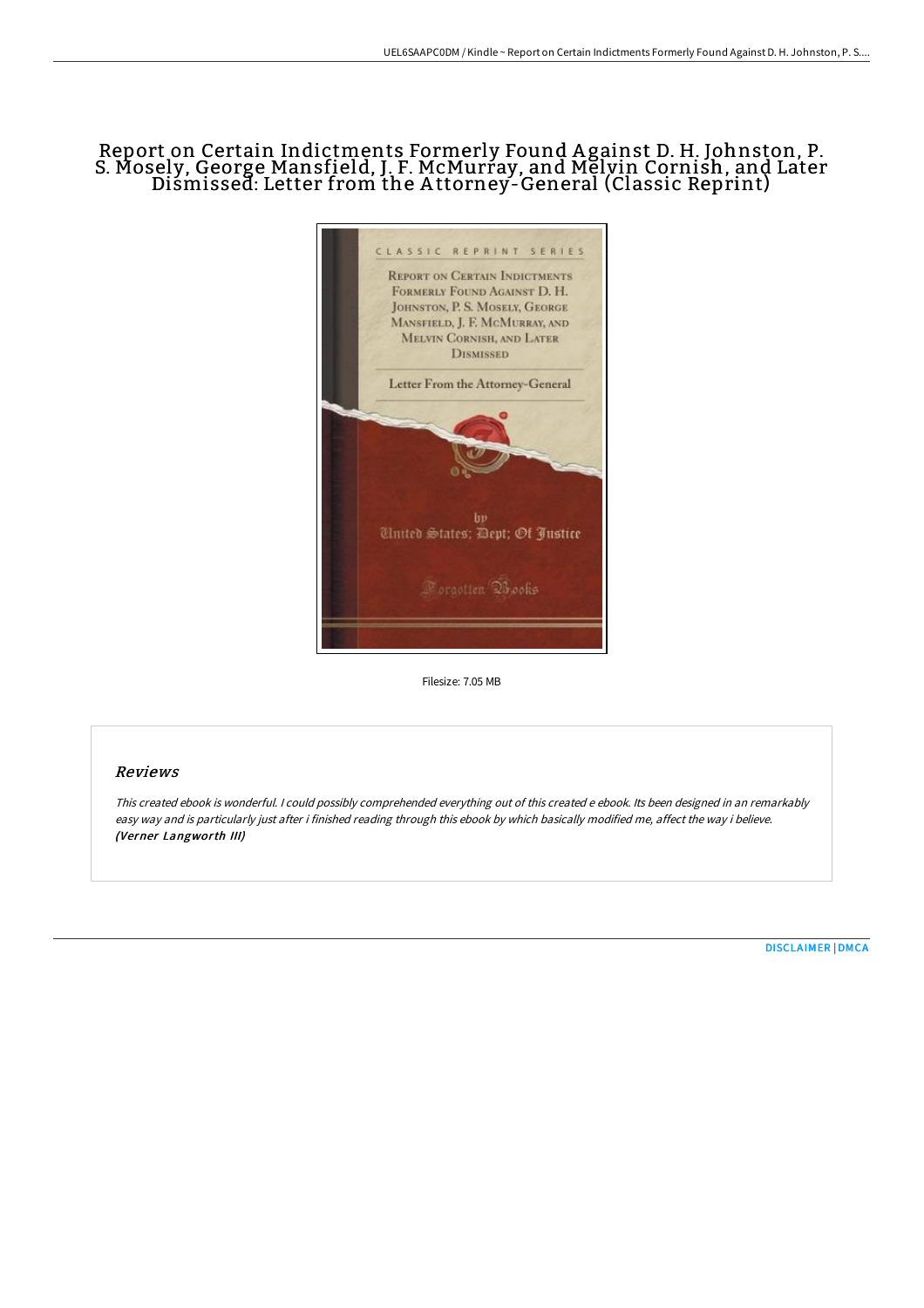## REPORT ON CERTAIN INDICTMENTS FORMERLY FOUND AGAINST D. H. JOHNSTON, P. S. MOSELY, GEORGE MANSFIELD, J. F. MCMURRAY, AND MELVIN CORNISH, AND LATER DISMISSED: LETTER FROM THE ATTORNEY-GENERAL (CLASSIC REPRINT)



To save Report on Certain Indictments Formerly Found Against D. H. Johnston, P. S. Mosely, George Mansfield, J. F. McMurray, and Melvin Cornish, and Later Dismissed: Letter from the Attorney-General (Classic Reprint) PDF, make sure you refer to the hyperlink listed below and download the ebook or have access to other information that are have conjunction with REPORT ON CERTAIN INDICTMENTS FORMERLY FOUND AGAINST D. H. JOHNSTON, P. S. MOSELY, GEORGE MANSFIELD, J. F. MCMURRAY, AND MELVIN CORNISH, AND LATER DISMISSED: LETTER FROM THE ATTORNEY-GENERAL (CLASSIC REPRINT) book.

Forgotten Books, United States, 2015. Paperback. Book Condition: New. 229 x 152 mm. Language: English . Brand New Book \*\*\*\*\* Print on Demand \*\*\*\*\*.Excerpt from Report on Certain Indictments Formerly Found Against D. H. Johnston, P. S. Mosely, George Mansfield, J. F. McMurray, and Melvin Cornish, and Later Dismissed: Letter From the Attorney-General Soon aHerwards the attention of the Department was called by the President to complaints that this indictment was not supported by the evidence submitted to the grand jury; that the grand jury itself, or some members thereof, were hostile to the defendants, and shared a prejudice against them prevailing among the white inhabitants of the Choctaw and Chickasaw territory and the adjoining district of Texas, arising from the fact that several thousand such persons had been foiled in attempts to procure their enrollment on the tribal rolls of the Indians in question through the efforts of the said counsel, at an estimated saving to the genuine Indians of some \$15,000,000, and that the United States attorney had been actuated in his official conduct by personal enmity to the accused, arising mainly from the fact that they had replaced him as counsel for the said tribes of Indians. By direction of the President an inquiry was ordered into these charges and complaints, and Mr. Charles W. Russell, now Assistant Attorney-General, was ordered by Attorney-General Moody to conduct said inquiry. It is suggested in the first paragraph of the resolution proper that Special Agent John S. Mosby, of this Department, had been instrumental in causing the said indictment to be found, but this appears to be a misapprehension, founded apparently upon his having investigated the charges against United States Marshal Benjamin H. Colbert, of that district, and certain other parties against whom indictments were found about the same time,...

Read Report on Certain Indictments Formerly Found Against D. H. Johnston, P. S. Mosely, George Mansfield, J. F. McMurray, and Melvin Cornish, and Later Dismissed: Letter from the [Attorney-General](http://albedo.media/report-on-certain-indictments-formerly-found-aga.html) (Classic Reprint) Online Download PDF Report on Certain Indictments Formerly Found Against D. H. Johnston, P. S. Mosely, George Mansfield, J. F. McMurray, and Melvin Cornish, and Later Dismissed: Letter from the [Attorney-General](http://albedo.media/report-on-certain-indictments-formerly-found-aga.html) (Classic Reprint)